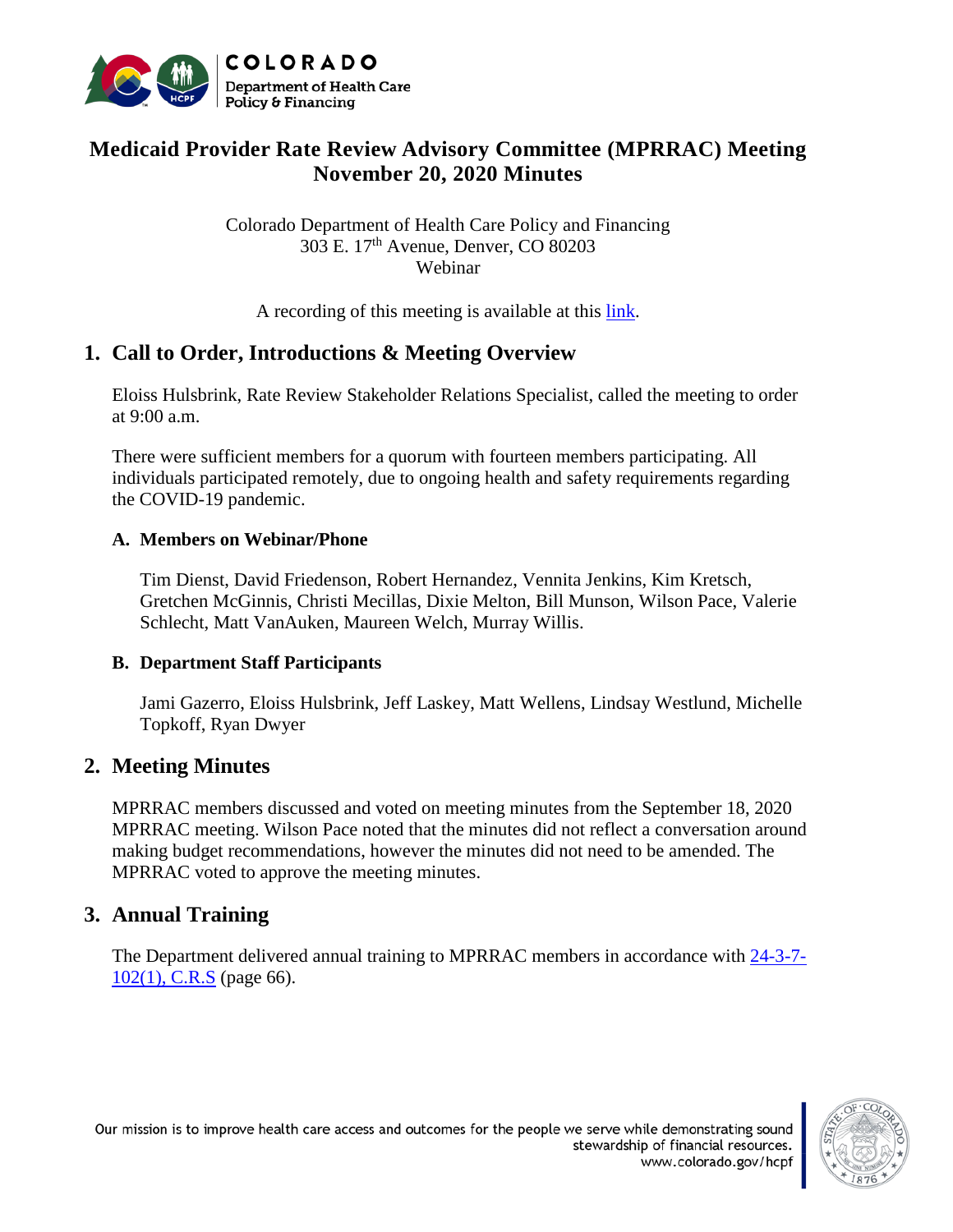# **4. 2020 Medicaid Provider Rate Review Recommendation Report**

The committee discussed the Department's Medicaid Provider Rate Review Recommendation Report, which was submitted to the Joint Budget Committee in November 2020.

A committee member noted that a therapies service category was previously not rebalanced in another year of review because of budget-neutrality, and that the intent had been to rebalance as many codes as possible within a category while maintaining budget neutrality. The Department noted that this is addressed in the current recommendation and that rebalancing recommendations are no longer budget-neutral, which was the reason the rebalancing project was unable to proceed in a previous year of review. The Department also shared that if funding is not appropriated in the year of review, it is considered in future years, if still applicable.

# **5. Introduction to Year One (Cycle Two) Service Groupings**

The Department provided an overview of Year One (Cycle 2) services, including the data methodology and validation processes.

### **A. Transportation (EMT/NEMT)**

The Department presented initial utilization data, including the top 10 utilized codes. See slides 85-96 in the [November Presentation](https://www.colorado.gov/pacific/sites/default/files/MPRRAC%20PresentationSlides_20November2020_v3.pdf) for more information.

#### *Stakeholder Feedback*

No stakeholder feedback was received.

#### *Committee Discussion*

The committee asked is the utilizer and provider graph demonstrated an access issue because the two groups kept switching in terms of which was larger. The Department confirmed that it did not indicate an access issue and was rather how the dual axis was being used to show information (using different scales).

The committee also asked for clarification on the difference between two specific codes (Rotary Wing Air Transport) and the Department confirmed that the difference was the use of specific modifiers.

A committee member explained how services are delivered in this service group and how it differs from other service types. The member noted that the rates are not sufficient for the high cost of delivery services and that the committee should consider looking into allowances for treat and release, allowing payments to alternative destinations and higher reimbursement rates.

Our mission is to improve health care access and outcomes for the people we serve while demonstrating sound stewardship of financial resources. www.colorado.gov/hcpf

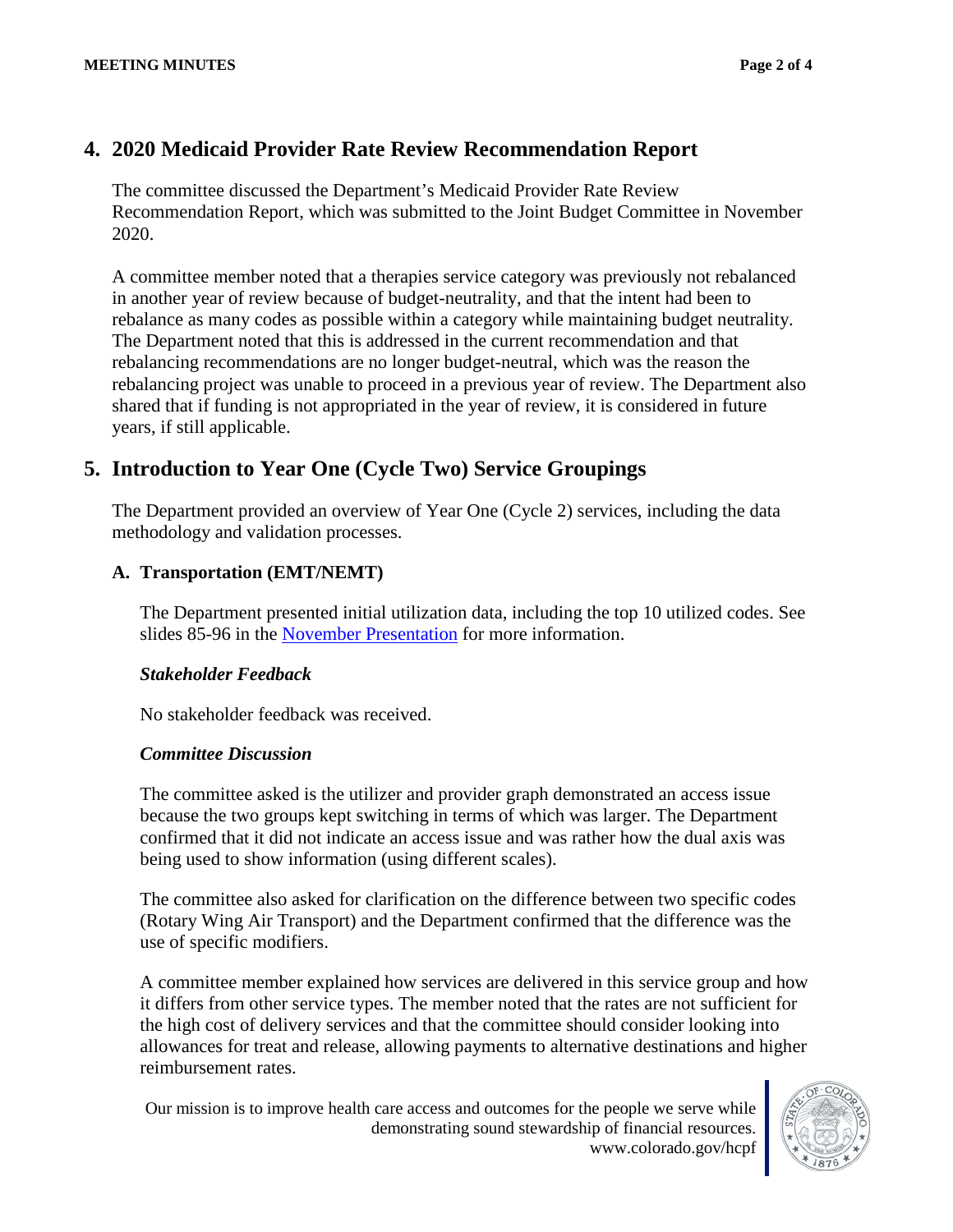#### **B. Home and Community-Based Services (HCBS) Waivers**

The Department presented initial utilization data, including the top 10 utilized codes for each waiver service. See slides 100-148 in the [November Presentation](https://www.colorado.gov/pacific/sites/default/files/MPRRAC%20PresentationSlides_20November2020_v3.pdf) for more information.

#### *Stakeholder Feedback*

No stakeholder feedback was received.

#### *Committee Discussion*

The committee had no questions or feedback about the initial HCBS Waiver data.

#### **C. Targeted Case Management (TCM)**

The Department presented initial utilization data, including the top 10 utilized codes. See slides 150-156 in the [November Presentation](https://www.colorado.gov/pacific/sites/default/files/MPRRAC%20PresentationSlides_20November2020_v3.pdf) for more information.

#### *Stakeholder Feedback*

No stakeholder feedback was received.

#### *Committee Discussion*

A committee member asked if the change in payment methodology was related to TCM moving from 15-minute billing to a per member per month payment, which the Department confirmed.

A committee member asked if the Department would be doing a crosswalk of per member per month rates. The Department committed to exploring if it would be possible.

## **6. Next Steps and Announcements**

The Department outlined the next steps for Year One rate comparison and access to care analysis work.

The Department confirmed the date for the next quarterly meeting, to be held on Friday, February 5, 2021.

A committee member asked about the committee's request for an additional meeting. Committee members agreed that another meeting should be held after the holidays, and by mid-January to finish discussions around recent questions and feedback regarding the purpose, scope, impact, and value of the Rate Review Process. The Department polled members during the meeting as to availability for an additional meeting on Friday, January